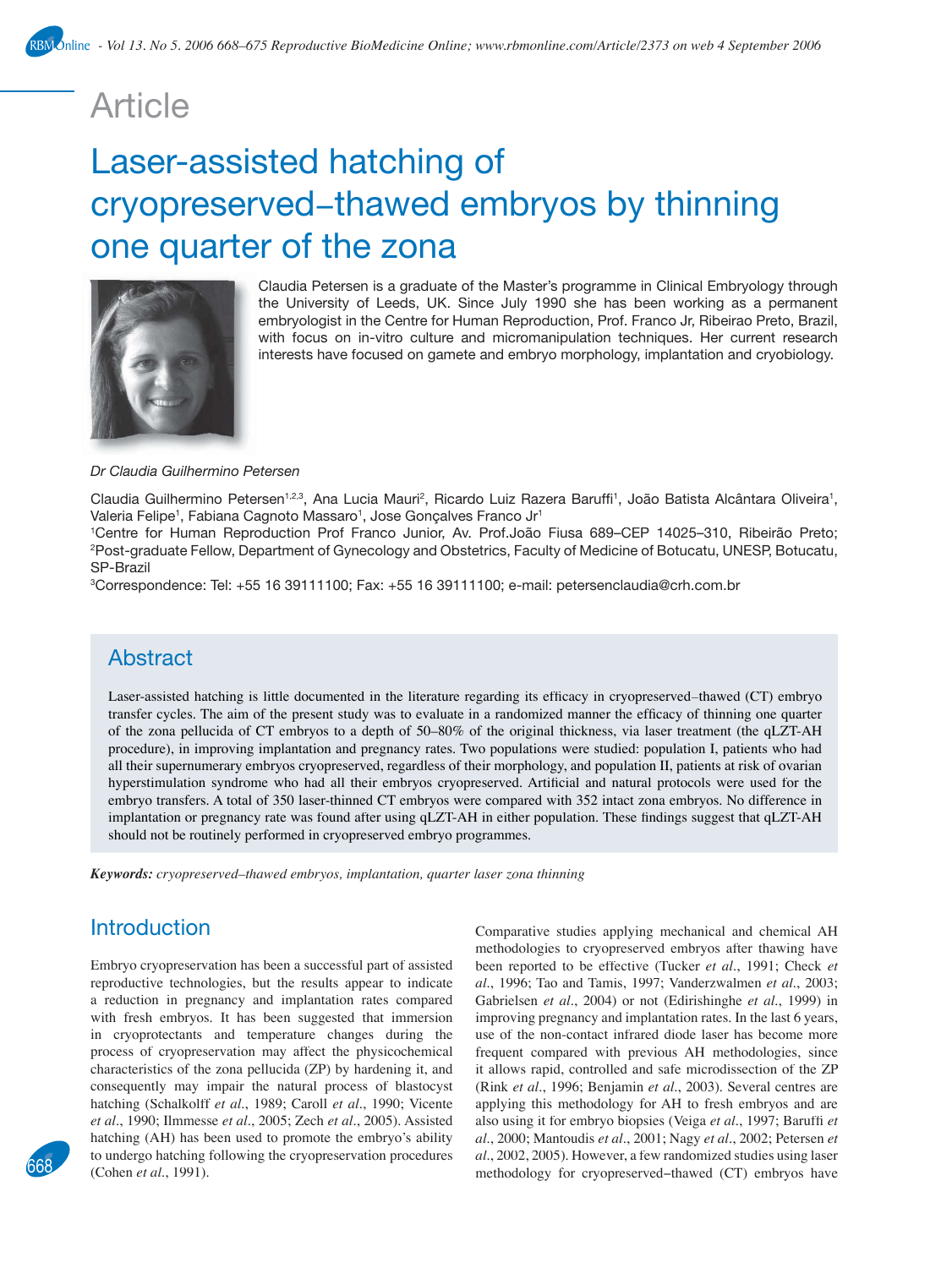failed to show improvement in the implantation rate (Primi *et al*. 2004; Ng *et al*. 2005). The aim of the present study was to evaluate in a randomized manner the efficacy of thinning one quarter of the zona pellucida of CT embryos to a depth of 50– 80% of the original thickness, via laser treatment (the qLZT-AH procedure), in improving implantation and pregnancy rates.

# Materials and methods

### **Patients**

The study was conducted on cryopreserved−thawed (CT) embryos from patients who were admitted to an intracytoplasmic sperm injection (ICSI) programme. A prospective randomized study of 258 frozen embryo cycles was performed at the Prof Franco Junior Human Reproduction Centre. According to a protocol approved by the Institutional Ethics Committee, two patient populations were included in this study. Population I comprised patients who had all their surplus embryos frozen, independently of the embryo morphology (number of cycles = 220); Population II included patients with risk of ovarian hyperstimulation syndrome (OHSS) who had all of their embryos cryopreserved (number of cycles = 38).

For both populations, whether a patient would be included in the qLZT-AH group or in the control group (no qLZT-AH) was determined by first using a randomized table previously elaborated for the study and then a second randomization by drawing lots at the time the patients were receiving their embryos, i.e. at the time of the transfer cycles. All transfers were performed by a single physician. An identifying code number was assigned to each patient at the time of randomization, in order to maintain anonymity.

The primary outcome measure was the evaluation of implantation rates and was defined as the number of gestational sacs seen by transvaginal ultrasound examination divided by the total number of embryos transferred. Clinical pregnancy, abortion and deliveries were calculated for each subgroup in both patient groups (qLZT-AH and control). A pregnancy test was performed on day 14 after treatment and clinical pregnancy was determined based on the presence of a gestational sac and fetal heart beat by ultrasound scanning 4 weeks after transfer.

#### ICSI and embryo culture

All patients were submitted to the routine scheme of ovarian stimulation (Franco Jr *et al*., 2001). Oocyte retrieval was performed 36 h after human chorionic gonadotrophin (HCG) administration by transvaginal ultrasound-guided aspiration. ICSI was performed according to the method of Svalander *et al*. (1995). Oocytes were examined after 17–20 h to assess fertilization and those with two distinct pronuclei were considered to be normal zygotes. Twenty-five to 27 h after injection, on day 1 of culture, early cleavage was evaluated and 2-cell embryos were separated for transfer (Petersen *et al*., 2001). For population I, embryo transfers were carried out on day 2 or day 3, according to the number of 4-cell embryo stages with equal regular blastomeres (grade 1 embryo) available on day 2. Day 2 embryo transfers were performed when three or fewer grade 1 embryos were available on day 2. On the other hand, if more than three grade 1 embryos were available on

day 2, embryo transfers were carried out on day 3 in order to enhance embryo selection. However, for population II, all fresh embryos were cryopreserved on day 2.

#### Freezing procedure

Embryo cryopreservation was performed using a freezing media kit (Irvine Scientific, USA), which contained the following solutions: phosphate buffered saline (PBS), 1.5 mol/l propanediol (PROH) and 1.5 mol/l PROH + 0.1 mol/l sucrose. The material was cooled in a programmable freezer (Cryologic CL-863, Australia) with a starting temperature of 24°C. Cooling rate was 2°C per minute until –6°C, when manual seeding was performed. The temperature was then reduced 0.3°C per minute until –35°C, followed by a free fall to –150°C, after which the straws were transferred to liquid nitrogen.

### Thawing procedure

For the thawing process, an embryo thaw media kit (Irvine Scientific) was used. Embryos were thawed by removing the straw from storage, exposure to air for 30 s and immersion in a water bath at 30ºC for 40 s. The embryos were successively added to different PROH solutions (1.0 mol/l PROH/0.2 mol/ l sucrose, 5 min; 0.5 mol/l PROH/0.2 mol/l sucrose, 5 min) followed by 0.2 mol/l sucrose for 10 min. Rehydration was completed by transferring the embryos to PBS medium for 5 min at room temperature and to PBS stabilized at 37°C in the presence of 5% CO<sub>2</sub> for a further 5 min (Mauri *et al.*, 2001; Fong *et al*., 2004). The criterion for the evaluation of morphological survival was that the thawed embryos would have at least one intact blastomere and no signs of damage to the zona pellucida (Lai *et al*., 1996). Surviving embryos were transferred to 50 µl microdroplets of preimplantation stage one medium (P1)/10% human serum albumin (HSA) or blastocyst medium/10% HSA (all Irvine Scientific, USA) in Falcon dishes, depending on the day they were frozen, and were placed in culture for 24 h at  $37^{\circ}C/5.5\%$  CO<sub>2</sub>. Frozen–thawed embryo transfer was performed after assessment of embryo cleavage, when the division of at least one of the blastomeres was observed after 24 h of culture (Van der Elst *et al*., 1997). Embryos that presented a continuation of the embryo cleavage process were preferentially transferred. However, when such embryos were not available, embryos with no continuation of cleavage were also transferred. On the other hand, excess cleavage embryos were left in culture and refrozen at the blastocyst stage when available.

Embryo quality was assessed at the time of transfer for all patients according to the following criteria:

Grade 1: embryos with 8 cells by day 3 or the morula stage by day 4 without fragmentation and with all their blastomeres intact after thawing. Grade 2: embryos without 8 cells by day 3 and/or no morula stage by day 4 with ≥25% of their blastomere intact after thawing and/or with <25% fragmentation. Grade 3: embryos without 8 cells by day 3 or no morula stage by day 4 with >25% of their blastomere intact after thawing and/or >25% fragmentation.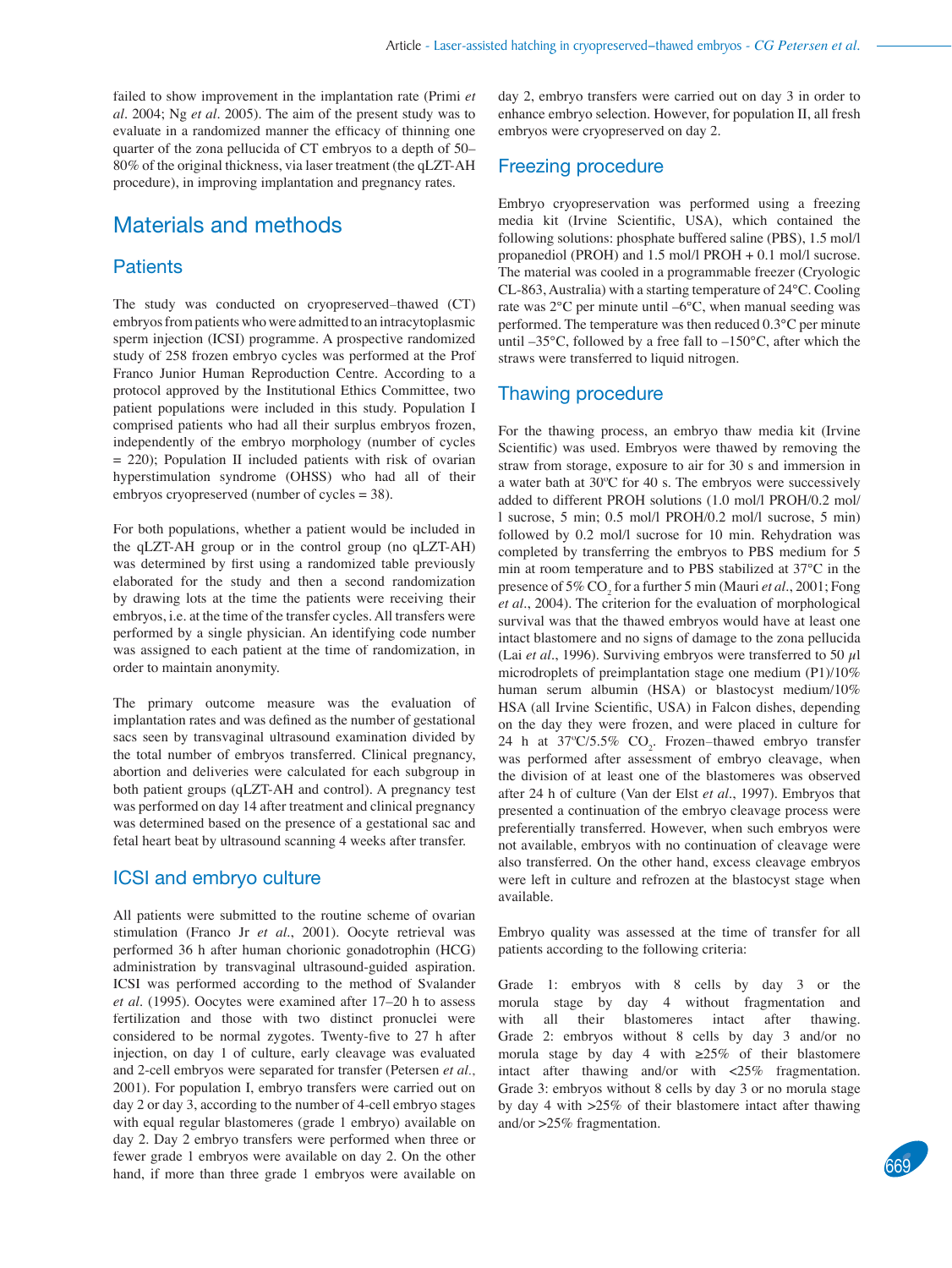## Transfer cycles

Two different protocols were used for transfer.

In the natural cycle, follicular development was monitored by serial vaginal ultrasonography starting on day 10 of the cycle. A 10,000 IU dose of HCG was administered when a follicle of ≥17 mm was observed. Thawing was routinely performed on day 5 or 6 after HCG (day of HCG injection  $=$  day 0) and embryos were transferred on day 6 or 7 after HCG, depending on the day on which they were frozen.

In the artificial cycle, oestradiol valerate (Postoval; Wyeth, São Paulo, SP, Brazil) was administered from the first day to day 14 of the cycle at a daily dose of 6 mg. Progesterone (Utrogestan; Besins International, France) was also introduced on day 14 at a dose of 400 mg/day by the vaginal route, as long as endometrial thickness was ≥6 mm (Oliveira *et al*., 1997) and was increased to a daily dose of 800 mg on the day of embryo transfer. Thawing was performed on day 5 or 6 of progesterone treatment and embryos were transferred on day 6 or 7, depending on the day on which they were frozen.

#### Assisted hatching procedure

The embryos were positioned for the assessment of ZP thickness before laser manipulation and transfer. ZP thickness measurements were performed at four points (9, 12, 3 and 6 o'clock positions), using an inverted Eclipse TE 300 microscope (Nikon Instrument, NY, USA) equipped with a Hoffman lens and an ocular micrometer. qLZT-AH was performed with a 1.48 μm wavelength (infrared) diode laser (FertilaseTM system; Medical Technologies Montreux, Lausanne, Switzerland) with a pilot laser light that operated through a ×40 microscope objective mounted on an inverted Eclipse TE 300 microscope with displacement heated stage. The embryos were treated directly in their original dish containing 50 μl microdroplets of culture medium, a Falcon 1006 Petri dish (Becton Dickinson, Denmark). qLZT-AH was performed by thinning the ZP to a depth of 50–80% of its thickness, starting at one point and continuing until 25% of the ZP was irradiated, i.e. laser thinning was initiated at the 9 o'clock position and consecutive irradiations were generated until the 12 o'clock position, with an irradiation time of 9 ms to reach a total length of approximately 80 μm.

#### Data analysis

Data are reported as means  $\pm$  SD and were analysed using the InStat 3.0 program for Macintosh (GraphPad Software, San Diego, CA, USA). The Mann−Whitney test and Fisher's exact test were used when appropriate. The level of significance was set at *P* < 0.05.

## **Results**

A total of 350 laser-thinned CT embryos were compared with 352 intact CT embryos. The patient characteristics such as age at embryo freezing, age at embryo thawing, infertility duration, primary and secondary infertility, aetiology, number of cycles, **670** number of frozen embryos, number of previous transfers did compared with fresh embryos is the alterations that occur in the

not differ between the qLZT-AH and control groups or between populations I and II (**Tables 1** and **2** respectively).

Embryo factors such as survival and cleavage rates of CT embryos, mean number of embryos transferred and zona pellucida thickness were the same for the qLZT-AH and control groups and for populations I and II (**Tables 3** and **4** respectively).

For population I, a total of 20 clinical pregnancies (18.2%) and an implantation rate of 8.1% were achieved with the use of AH. This did not differ from the control group in which the thawed embryos were transferred with an intact zona (18.2 and 8.6%, respectively) (**Table 3**).

However, for population II, more patients achieved pregnancy when qLZT-AH was applied, although the rate was not statistically different from the control group (47.4 and 31.6% respectively). A higher implantation rate was also observed for laser-thinned embryos compared with controls, but without statistical significance (27.8 and 14.3% respectively) (Table **4**). Deliveries and abortions were similar for the qLZT-AH and control groups and for both populations.

Embryo quality after thawing was evaluated in both populations. **Table 5** shows the percentage of grade 1, grade 2 and grade 3 embryos in population I and population II respectively. No significant difference in embryo quality was observed between the qLZT-AH and control groups in either population.

A detailed classification of grade 2 embryos was made in population I. No difference in the percentage of 2-cell embryos without fragments, 3−6 cells without fragments and 7 cells, 8 cells (day 4) or 9 cells without fragments embryos between qLZT-AH and control groups was observed (1.7 versus 3.0%; 47 versus 40%; 15.2 versus 18.5% respectively). For population II, the number of patients was too small for the presentation of similar data.

The implantation rate according to the embryo quality was evaluated in both populations. The implantation rate in patients who received only grade 1 embryos; at least one grade 1 embryo and no grade 1 embryos were 28.0 (7/25), 8.3 (17/204) and 7.0% (26/370) respectively in population I and 33.3 (3/9), 35 (13/37) and 10.5% (6/57) respectively for population II.

Two different schemes of transfer (natural and artificial) were used for both the qLZT-AH and control groups and both populations (I and II). In population I of the control group, more pregnancies were achieved when the embryos were transferred in an artificial cycle  $(27.1\%)$  compared with natural cycles  $(7.8\%) (P = 0.01,$  Table 3). However, this significant difference was not observed in the qLZT-AH group. In population II, there was no difference in implantation and pregnancy rates between the laser and control subgroup either for artificial or natural transfer cycles (**Table 4**).

## **Discussion**

One of the reasons that has been suggested to explain the generally lower implantation rates after transfer of CT embryos

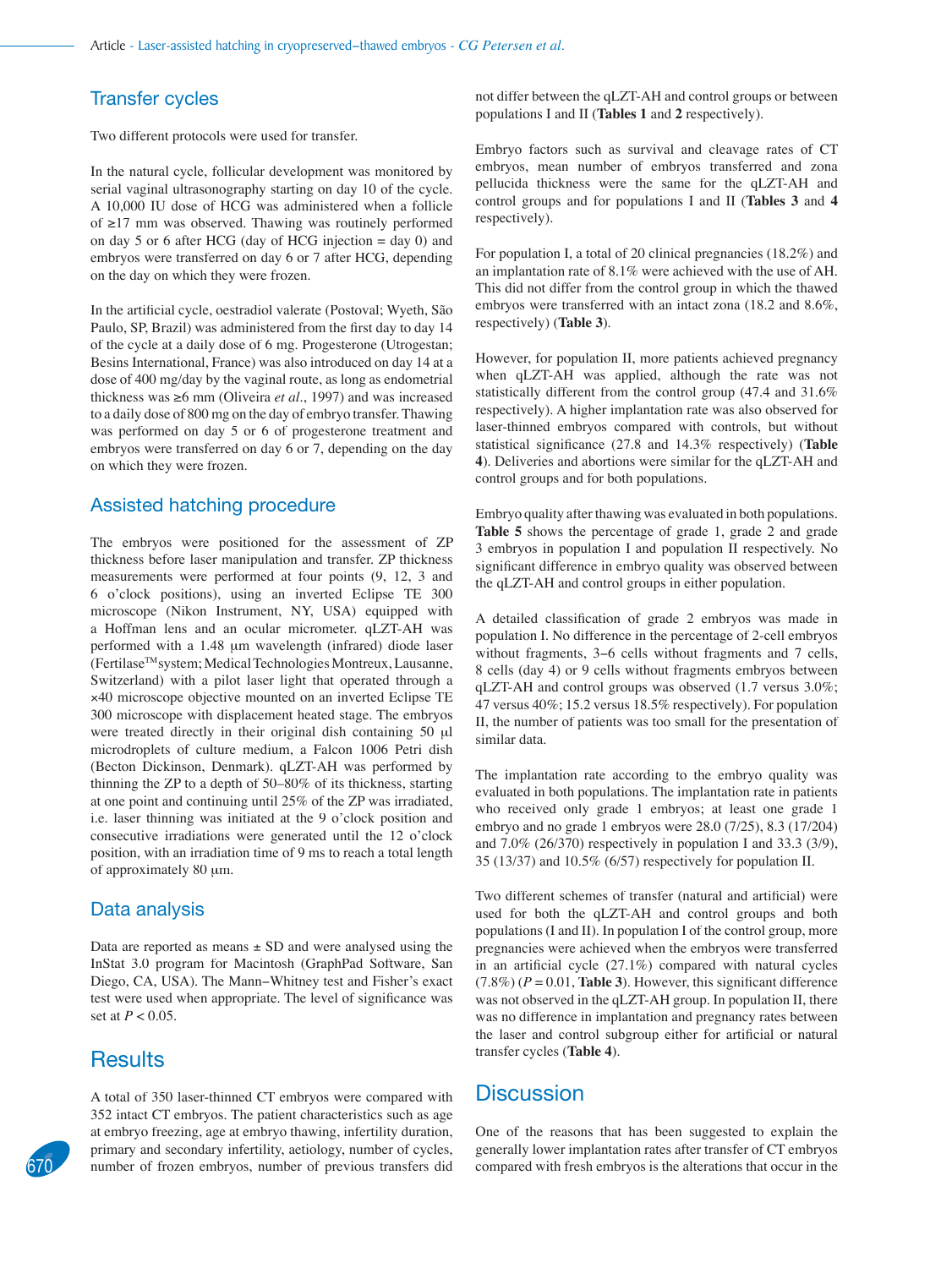**Table 1.** Characteristics of population I (all supernumerary embryos cryopreserved): comparison between the laser-thinned assisted hatching (qLZT-AH) group and the control group. There were no statistically significant differences between the two groups.

| <i>Characteristic</i>                | $qLZT-AH$      | Control        |
|--------------------------------------|----------------|----------------|
| No. patients                         | 110            | 110            |
| Patient age at embryo freezing (yrs) | $31.7 \pm 4.8$ | $32.5 \pm 4.4$ |
| Patient age at embryo thawing (yrs)  | $32.3 \pm 4.0$ | $33.4 \pm 4.6$ |
| Infertility duration (yrs)           | $3.9 \pm 2.7$  | $4.7 \pm 3.4$  |
| Primary infertility $(\%)$           | 52             | 57             |
| Secondary infertility (%)            | 48             | 43             |
| Aetiology %                          |                |                |
| Male                                 | 29             | 38             |
| Female                               | 44             | 38             |
| Mixed                                | 19             | 17             |
| Idiopathic                           | 8              | 7              |
| No. previous cycles (%)              |                |                |
| 0                                    | 10             | 11             |
| 1                                    | 44             | 41             |
| $\mathfrak{D}$                       | 20             | 22             |
| >3                                   | 26             | 26             |
| No. previous cycles                  | $2.2 \pm 1.7$  | $2.1 \pm 1.5$  |
| No. embryos frozen                   | $6.7 \pm 3.9$  | $6.5 \pm 3.9$  |

Values and means ± SD unless otherwise stated.

**Table 2.** Characteristics of population II (all embryos cryopreserved due to risk of ovarian hyperstimulation syndrome): comparison between the laser-thinned assisted hatching (qLZT-AH) group and the control group. There were no statistically significant differences between the two groups.

| <i>Characteristic</i>                | <i><b>qLZT-AH</b></i> | Control        |
|--------------------------------------|-----------------------|----------------|
| No. patients                         | 19                    | 19             |
| Patient age at embryo freezing (yrs) | $32.1 \pm 3.9$        | $30.1 \pm 4.3$ |
| Patient age at embryo thawing (yrs)  | $32.5 \pm 4.0$        | $30.5 \pm 4.4$ |
| Infertility duration (yrs)           | $4.1 \pm 2.5$         | $4.8 \pm 2.9$  |
| Primary infertility $(\%)$           | 47                    | 74             |
| Secondary infertility $(\%)$         | 53                    | 26             |
| Aetiology %                          |                       |                |
| Male                                 | 26                    | 26             |
| Female                               | 42                    | 53             |
| Mixed                                | 16                    | 5              |
| Idiopathic                           | 16                    | 16             |
| Number of previous cycles $(\%)$     |                       |                |
| $\theta$                             | 47                    | 74             |
| 1                                    | 32                    | 16             |
| 2                                    | 16                    | 5              |
| >3                                   | 5                     | 5              |
| No. previous cycles                  | $1.5 \pm 0.7$         | $1.6 \pm 0.8$  |
| No. embryos frozen                   | $15.9 \pm 6.1$        | $15.0 \pm 6.0$ |

Values and means ± SD unless otherwise stated.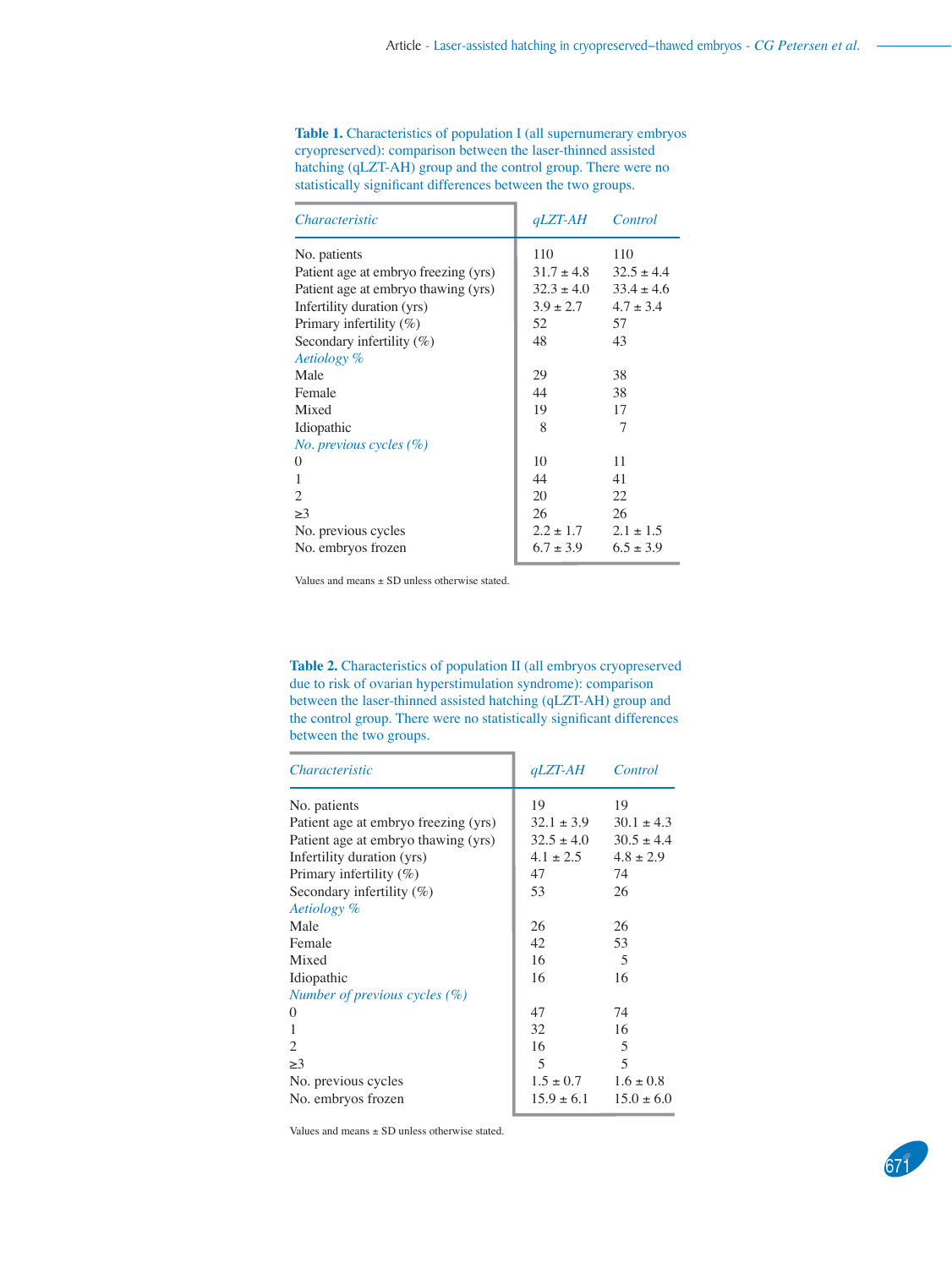**Table 3.** Outcomes of population I (all supernumerary embryos cryopreserved): comparison between the laser-thinned assisted hatching (qLZT-AH) group and the control group. There were no significant differences between the two groups.  $ZP = z$ ona pellucida.

|                                                          | $qLZT-AH$      | Control               |
|----------------------------------------------------------|----------------|-----------------------|
| No. thawed transfer cycles                               | 110            | 110                   |
| No. embryos thawed                                       | 448            | 457                   |
| Survival rate after thawing $(\%)$                       | 87             | 88                    |
| Cleavage rate after 24 h culture $(\%)$                  | 64             | 68                    |
| No. embryos transferred (mean $\pm$ SD)                  | $2.69 \pm 0.8$ | $2.75 \pm 0.7$        |
| Scheme of transfer $(\% )$                               |                |                       |
| Natural                                                  | 45             | 55                    |
| Artificial                                               | 55             | 45                    |
| ZP thickness (um) of embryos transferred (mean $\pm$ SD) | $17.1 \pm 3.0$ | $17.2 \pm 2.7$        |
| Clinical pregnancy/transfer (%)                          | 20/110 (18.2)  | 20/110 (18.2)         |
| Clinical pregnancy/scheme of transfer $(\%)$             |                |                       |
| Natural                                                  | 9/48 (18.8)    | $4/51$ $(7.8)^a$      |
| Artificial                                               | 11/62(17.7)    | $16/59$ $(27.1)^a$    |
| Implantation rate/transfer $(\%)$                        | 24/296(8.1)    | 26/303(8.6)           |
| Implantation rate/scheme of transfer $(\%)$              |                |                       |
| Natural                                                  | 13/165(7.9)    | $4/140$ $(2.9)^{b}$   |
| Artificial                                               | 11/131(8.4)    | $22/163$ $(13.5)^{6}$ |
| No. abortions                                            | $\overline{4}$ | 4                     |
| No. deliveries                                           | 16             | 16                    |

 ${}^{a}P = 0.01; {}^{b}P = 0.003.$ 

**Table 4.** Outcomes of population II (all embryos cryopreserved due to risk of ovarian hyperstimulation syndrome): comparison between the laser-thinned assisted hatching (qLZT-AH) group and the control group. There were no significant differences between the two groups.  $\overline{ZP}$  = zona pellucida.

|                                                                | $qLZT-AH$      | Control        |
|----------------------------------------------------------------|----------------|----------------|
| No. thawed transfer cycles                                     | 19             | 19             |
| No. embryos thawed                                             | 97             | 86             |
| Survival rate after thawing $(\%)$                             | 91             | 87             |
| Cleavage rate after 24 h culture $(\%)$                        | 70             | 70             |
| No. embryos transferred (mean $\pm$ SD)                        | $2.9 \pm 0.6$  | $2.6 \pm 0.7$  |
| Scheme of transfer $(\% )$                                     |                |                |
| Natural                                                        | 32             | 21             |
| Artificial                                                     | 68             | 79             |
| ZP thickness ( $\mu$ m) of embryos transferred (mean $\pm$ SD) | $16.8 \pm 3.1$ | $17.2 \pm 2.6$ |
| Clinical pregnancy/transfer $(\%)$                             | 9/19 (47.4)    | 6/19(31.6)     |
| Clinical pregnancy/scheme of transfer $(\%)$                   |                |                |
| Natural                                                        | 2/6(33.3)      | 2/4(50.0)      |
| Artificial                                                     | 7/13(53.8)     | 4/15(26.7)     |
| Implantation rate $(\%)$                                       | 15/54 (27.8)   | 7/49(14.3)     |
| Implantation rate/scheme of transfer $(\%)$                    |                |                |
| Natural                                                        | 3/18(16.7)     | 2/11(18.2)     |
| Artificial                                                     | 12/36(33.3)    | 5/38(13.2)     |
| No. abortions                                                  | 2              |                |
| No. deliveries                                                 | 7              | 5              |

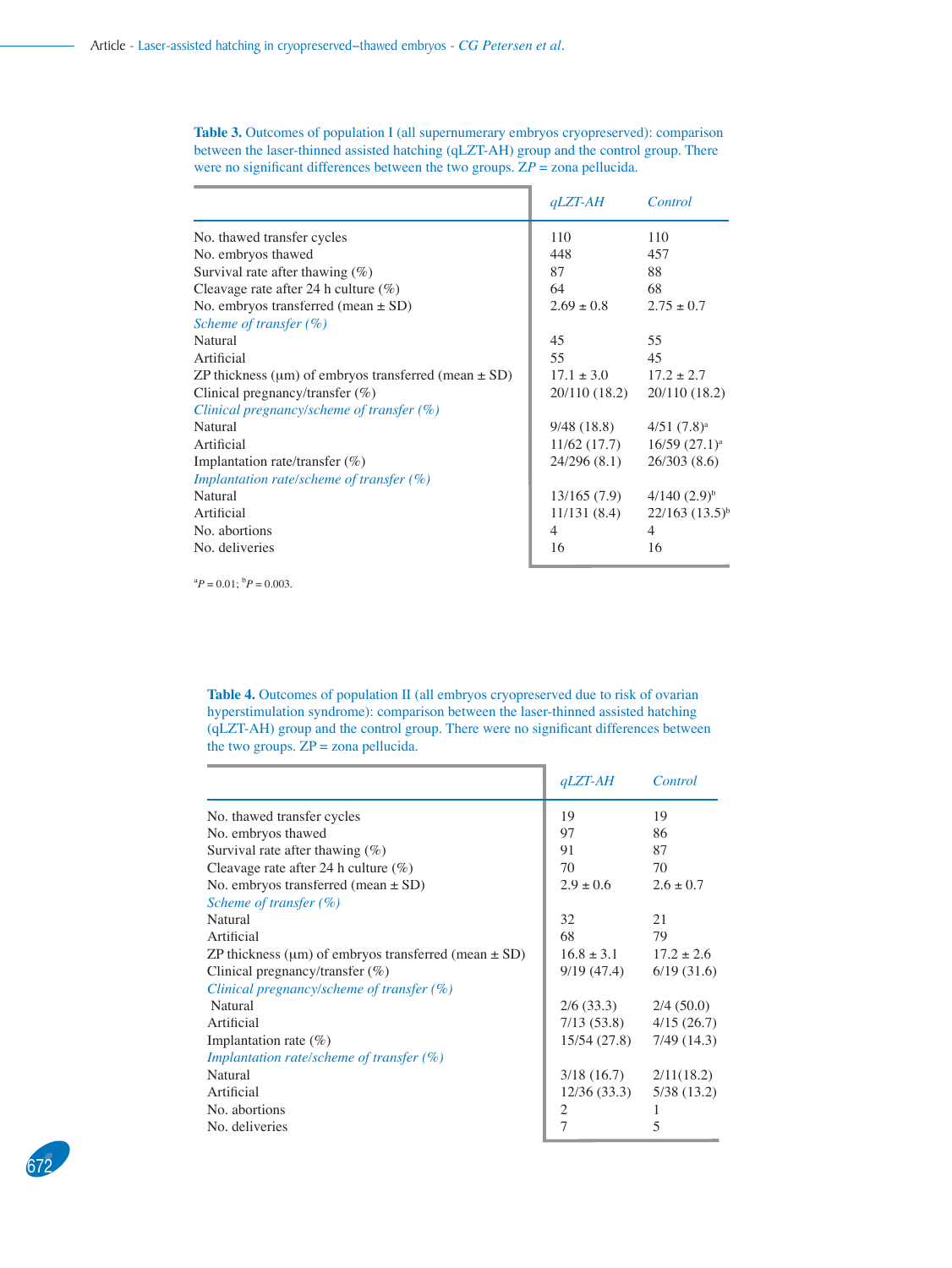**Table 5.** Quality of embryos transferred. Population I (all supernumerary embryos cryopreserved); Population II (all embryos cryopreserved due to risk of ovarian hyperstimulation syndrome); qLZT-AH = laser-thinned assisted hatching. There were no statistically significant differences between the two groups within each population.

| <b>Embryos transferred</b>      | <b>Population I</b><br>$qLZT-AH$ | No qLZT-AH | <b>Population II</b><br>$qLZT-AH$ | No qLZT-AH |
|---------------------------------|----------------------------------|------------|-----------------------------------|------------|
| No. grade $1 \, (\%)$           | 47(15.9)                         | 62(20.5)   | 13(24.1)                          | 13(26.5)   |
| No. grade $2 \left( \% \right)$ | 189(63.9)                        | 186(61.3)  | 35(64.8)                          | 3(65.3)    |
| No. grade $3 \left( \% \right)$ | 60(20.3)                         | 55 (18.2)  | 6(11.1)                           | 4(8.2)     |

glycoprotein matrix (zona pellucida) during the freezing−thawing process, causing the embryo to have 'exacerbated abnormal zona hardness', which results in failure of embryonic zona pellucida rupture, a prerequisite for implantation (Cohen *et al*., 1991; Tucker *et al*., 1991). AH has been used as a method for improving the implantation potential of these CT embryos with a 'harder zona', since it may improve the chances of the embryo attaching to the uterus by allowing earlier contact and dialogue between the embryo and the endometrium.

Conflicting information regarding the impact of AH on CT embryos exists in the literature. AH in CT human IVF embryos was first performed mechanically by Tucker et al. (1991), who reported a trend towards an improved implantation rate with the use of the partial ZP dissection methodology. Other groups later showed that chemical AH using acidic Tyrode's solution is an effective method for the improvement of implantation and pregnancy rates in thawed embryo transfers (Check *et al*., 1996; Tao and Tamis, 1997; Gabrielsen *et al*., 2004).

In contrast to the chemical AH method, for which only beneficial effects have been demonstrated, the effect of mechanical hatching on CT embryos has been reported to be beneficial (Vanderzwalmen *et al*., 2003) or not (Edirisinghe *et al*., 1999).

On the other hand, AH laser methodology has been successfully applied for the last decade in fresh embryo transfers (Antinori *et al*., 1996; Petersen *et al*., 2005; Ghobara *et al*. 2006). It permits a controlled and rapid microdissection of the ZP and its safety has been proved in both animals (Germond *et al*., 1995) and humans (Germond *et al*., 2000; Chatzimeletiou *et al*., 2005). Laser irradiation produces photolytic ablation of the ZP without alteration of the cytoplasmic structure. Although it has been applied to many fresh embryos, its use for CT embryos has been described only in the last 2 years in two reports (Primi *et al*., 2004; Ng *et al*., 2005).

Primi et al. (2004), in a multicentre study, were the first to perform AH with a diode laser in CT embryos. The study was carried out at four IVF centres in which AH was performed on 405 embryos by opening their ZP in a single breach in patients coming for the first or third transfer cycle of CT embryos. For patients undergoing their first CT embryo transfer cycle, significantly lower pregnancy (1.6 versus 15.1%;  $P = 0.01$ ) and implantation (1.6 versus  $10\%$ ;  $P = 0.01$ ) rates were obtained when they received laser-drilled embryos and no immunosuppressive/ antibiotic treatment compared with control. In addition, patients coming for the third transfer cycle did not benefit from the use of laser methodology

Recently, Ng *et al*. (2005), in a randomized study using the same methodology as used in the present study, did not show improvement in implantation or pregnancy rates after transferring 188 laser-thinned CT embryos (9.0 and 12.5% respectively) compared with control (6.8 and 15% respectively), suggesting that laser AH should not be performed routinely in all CT embryos.

The data obtained in this prospective and randomized study failed to show a significant improvement in the implantation rate of CT embryos after using the qLZT-AH methodology in patients who had surplus or all embryos cryopreserved.

The present study agrees with the two previous studies using laser methodology. However, both previous studies showed an important bias that could affect the interpretation of the outcomes. In the study of Primi *et al*. (2004), patients submitted to pseudo-randomization based on historical control were used as control for the group of patients who were coming for the third transfer.

Furthermore, in the report of Ng *et al*. (2005), the randomization was not efficient in producing two groups (AH and control) with similar numbers of embryos transferred, suggesting that the clinical criteria defining the number of embryos to be transferred were not the same for the AH and control groups. Thus, both the historical control group (Primi *et al*., 2004) and the imbalance in embryo number (Ng *et al*., 2005) could affect interpretation of the outcomes.

On the other hand, the evaluation of the embryo development after the use of thinning assisted hatching methodology has been reported in the literature. Tinney *et al*. (2005), evaluating the development of 133 mouse embryos after applying laser zona thinning methodology (seven consecutive small holes in the ZP), did not show an increase in the hatching rate but rather resulted in a higher percentage of incompletely hatched embryos, suggesting that two small holes would prevent the complete hatching.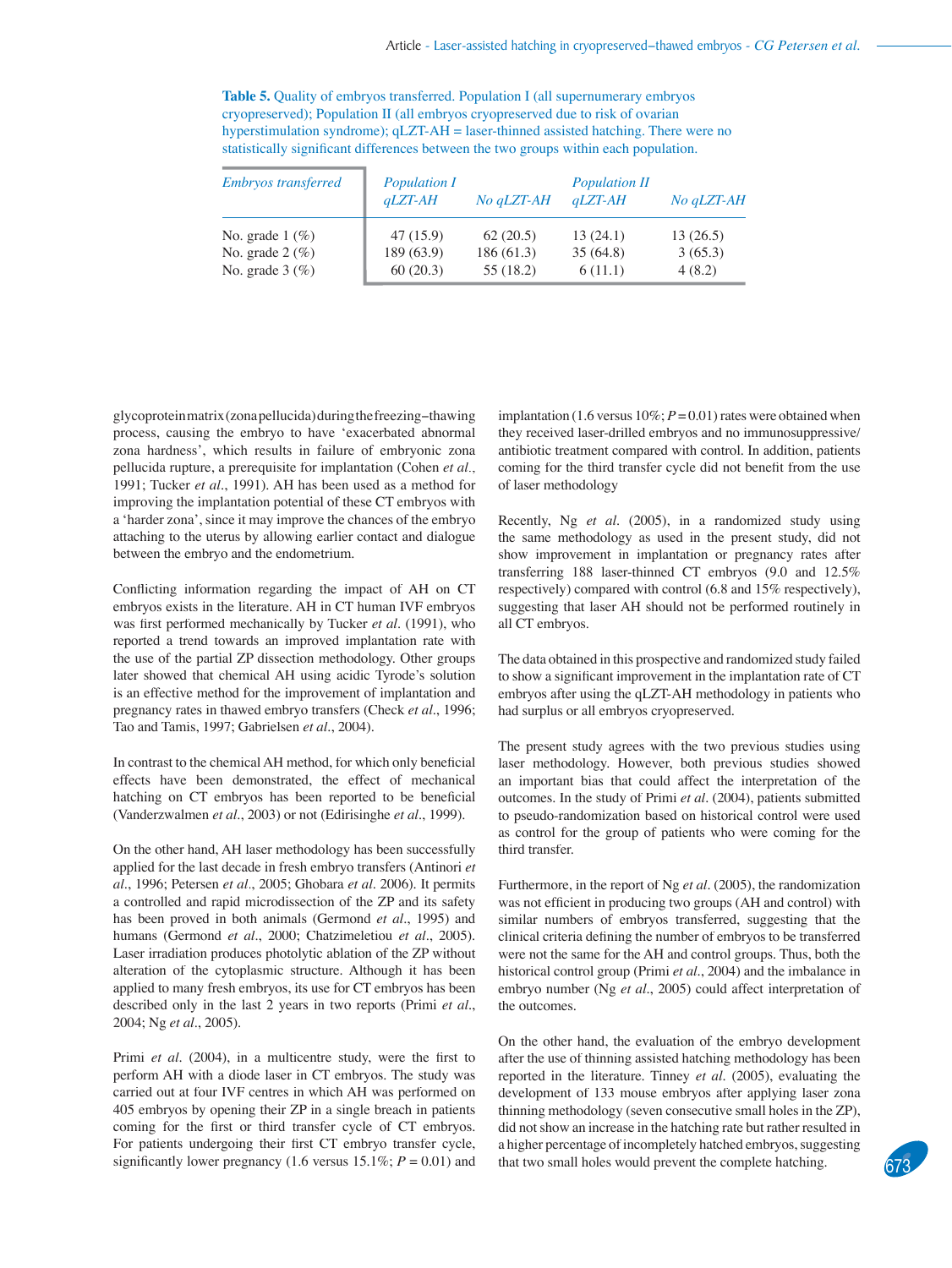The quality of the embryo is a factor that can affect the outcome. An important point that should be noted when evaluating the outcomes is that in Brazil it is not permitted to discard poor quality embryos and all of the surplus embryos must be frozen regardless of their morphology. When a selected subpopulation of population I was evaluated, i.e. patients who received good quality embryos ( $\geq 2$  cleaved embryos with  $\geq 6$  cell and  $>50\%$ of the blastomeres intact), the implantation rate was apparently higher compared with the subpopulation who received poor quality embryos ( $\leq 1$  cleaved embryo with <6 cells and  $\leq 50\%$ of the blastomeres intact) (11.6 versus 6.7%), but the difference was not statistically significant. The difference does suggest, however, that freezing of all surplus embryos may have impaired the results.

The data showed no significant difference in the quality distribution of CT embryos (grades 1, 2 and 3) in the qLZT-AH and control subgroups for either population I or II. Patients of population I received 15.9 and 20.5% of grade 1 CT embryos in the qLZ-AH and control groups respectively, and patients of population II received 24.1 and 26.5% of grade I CT embryos in the qLZT-AH and control groups respectively.

On the other hand, pregnancy and implantation rates were statistically different between populations I and II. Patients who had all their embryos frozen showed significantly higher pregnancy rates (39.5 versus  $18.2\%$ ,  $P = 0.005$ ) and implantation rates  $(21.3 \text{ versus } 8.3\%, P = 0.0001)$  compared with patients who had only surplus embryos cryopreserved. One interpretation of this fact could be the large number of oocytes collected from this population and the embryo quality. A higher number of grade 3 embryos (poor embryos) were transferred for the population with surplus embryos cryopreserved compared with this population (19.2% versus 9.8%,  $P = 0.01$ ). There were no significant differences between the numbers of grade 1 and grade 2 embryos transferred in the two populations.

CT embryo transfers have been successfully performed in natural cycles following spontaneous ovulation and in cycles in which the endometrium is artificially prepared with exogenous steroids. Studies in the literature have compared the outcome of natural CT embryo transfers with artificial cycles, with conflicting results. Some groups have shown no difference in pregnancy rates using artificial cycles or not (Sathanantam *et al*., 1991; Al-Shawaf *et al*., 1993; Gelbaya *et al*. 2006), while others have shown higher clinical pregnancy rates in women who underwent artificial CT embryo transfer cycles (Schmidt et *al*., 1989; Muasher *et al*., 1991; Davies *et al*., 1991).

In the present study, no difference in outcome between artificial and natural cycles was observed for the qLZT-AH group (population I and II) and for control group of population II. However, a significantly higher pregnancy and implantation rate was obtained in artificial transfer cycles compared with natural transfers (27.1% and 13.5% versus 7.8% versus 2.9%, respectively,  $P < 0.05$ ) for control group of population I. The difference can be explained by the wide variability in embryo quality between the groups. Patients whose transfers were performed in artificial cycles received a significantly higher percentage of good quality embryos (grade 1) compared with those whose transfers were performed in natural cycles (24.5 versus 13.6%,  $P = 0.02$  respectively). On the other hand, versus 13.6%,  $P = 0.02$  respectively). On the other hand, program. *Journal of Assisted Reproduction and Genetics* **18**, patients whose transfers were performed in natural cycles 593–597.

received a higher percentage of poor quality embryos (grade 3) compared with artificial cycles transfers  $(23.5 \text{ versus } 12.9\%$ ,  $P = 0.01$ ). Grade 2 embryos were not different between natural and artificial transfers.

In the literature, a few randomized studies evaluating the efficacy of qLZT-AH on CT embryos with a large number of data are available. There is only one study assessing a total of 188 CT embryos. The data show the results of 350 microdissected embryos and can be helpful to evaluate the real efficacy of qLZT-AH for CT embryos.

In conclusion, qLZT-AH was not efficient regarding CT embryo cleavage either for patients who had supernumerary embryos or for those with all their embryos cryopreserved, and should not be routinely used in an IVF programme for cryopreserved embryos. However, its methodology has been an effective strategy for improving implantation of fresh embryos in patients with repeated implantation failures (Petersen *et al*., 2005).

#### **References**

- Al Shawaf T, Yang D, Al-Magid Y *et al*. 1993 Ultrasound monitoring during replacement of frozen−thawed embryos in natural and hormone replacement cycles. *Human Reproduction* **8**, 2068–2074.
- Antinori S, Selman HA, Caffa B *et al*. 1996 Zona opening of human embryos using a non-contact UV laser for assisted hatching in patients with poor prognosis of pregnancy. *Human Reproduction* **11**, 2488–2492.
- Baruffi RL, Mauri AL, Petersen CG *et al*. 2000 Zona thinning with noncontact diode laser in patients aged < or = 37 years with no previous failure of implantation: a prospective and randomized study. *Journal of Assisted Reproduction and Genetics* **17**, 557–560.
- Benjamin CW, Boyd CA, Lanzendorf SE 2003 randomized controlled study of human zona pellucida dissection using the zona infrared laser optical system: evaluation of blastomere damage, embryo development, and subsequent hatching. *Fertility and Sterility* **80**, 1249–1254.
- Caroll J, Depypere H, Matthews CD 1990 Free-thaw-induced changes of the zona pellucida thinning and alternative approach to assisted hatching. *Human Reproduction* **16**, 1859–1964.
- Chatzimeletiou K, Morrison EE, Panagiotidis Y *et al*. 2005 Comparison of effects of zona drilling by non contact infrared laser or acid Tyrode's on the development of human biopsied embryos as revealed by blastomere viability, cytoskeletal analysis and molecular cytogenetics. *Reproductive BioMedicine Online* **11**, 697–710.
- Check JH, Hoover L, Nazari A, *et al*. 1996 The effect of assisted hatching on pregnancy rates after frozen embryo transfer. *Fertility and Sterility* **65**, 254–257.
- Cohen J 1991 Assisted hatching of human embryos. *Journal of In Vitro Fertility Embryo Transfer* **8**, 179–190.
- Davies DW, Jenkins JM, Anthony FW *et al*. 1991 Biochemical monitoring during hormone replacement therapy cycles for transfer of cryo-preserved embryos in patients with functional ovaries. *Human Reproduction* **6**, 934–938.
- Edirisinghe WR, Ahnonkitpanit V, Promviengchai S *et al*. 1999 A study failing to determine significant benefits from assisted hatching: patients selected for advanced age, zona thickness of embryos, and previous failed attempts. *Journal of Assisted Reproduction and Genetics* **16**, 294–301.
- Fong CY, Sathananthan AH, Wong PC, Bongso A 2005 Nine-day-old human embryo cultured in vitro: a clue to the origins of embryonic stem cells. *Reproductive BioMedicine Online* **9**, 321–325.
- Franco Jr JG, Baruffi RLR, Coelho J *et al*. 2001 Prospective randomized comparison of ovarian blockade with nafarelin versus leuprolide during ovarian stimulation with recombinant FSH in an ICSI<br>program. Journal of Assisted Reproduction and Genetics 18,